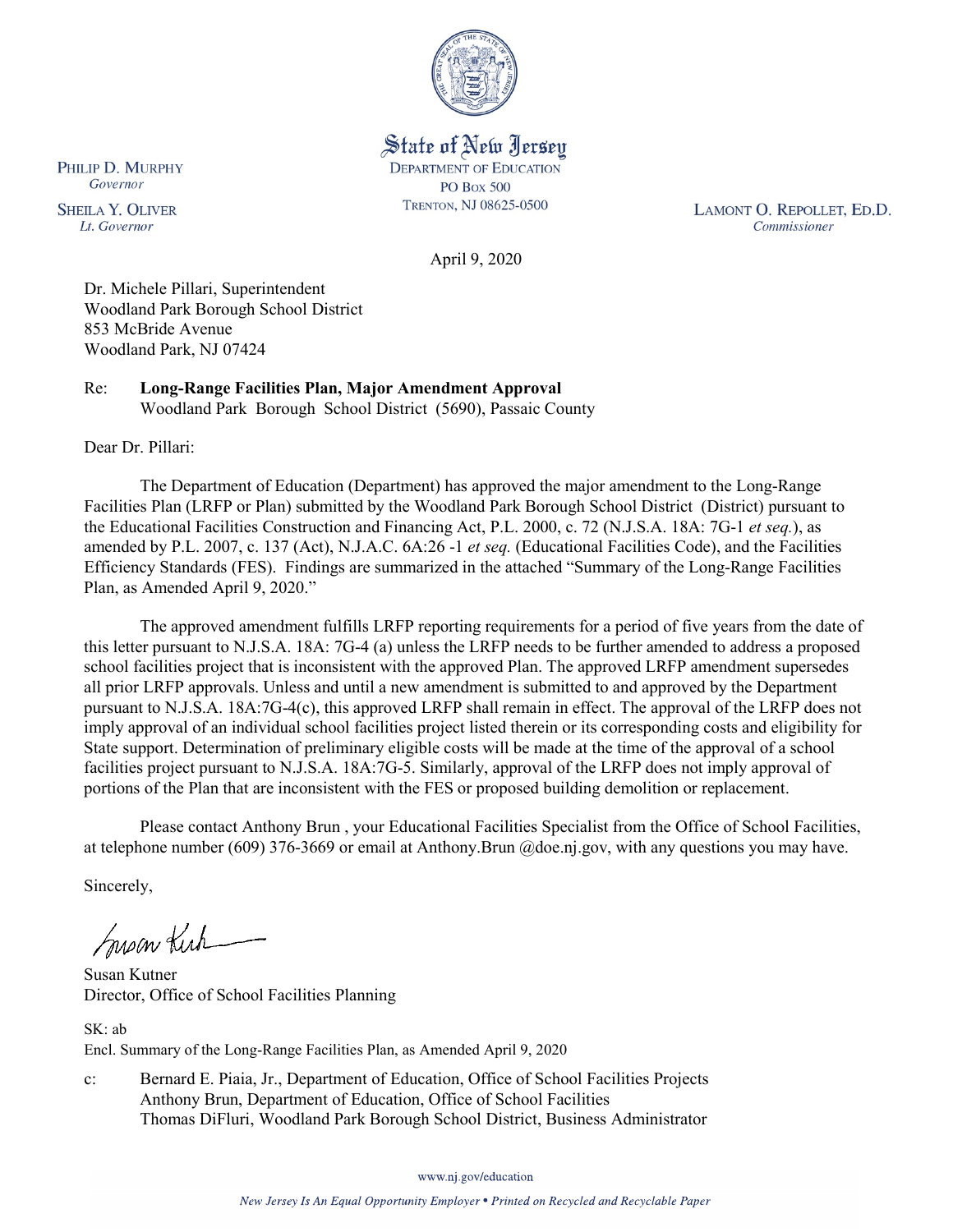# **Woodland Park Borough School District (5690) Summary of the Long-Range Facilities Plan, as Amended April 9, 2020**

The Department of Education (Department) has completed its review of the major amendment to the Long-Range Facilities Plan (LRFP or Plan) submitted by the Woodland Park Borough School District (District) pursuant to the Educational Facilities Construction and Financing Act, P.L. 2000, c. 72 (N.J.S.A. 18A: 7G-1 *et seq.*), as amended by P.L. 2007, c. 137 (Act), N.J.A.C. 6A:26-1 et seq. (Educational Facilities Code), and the Facilities Efficiency Standards (FES).

The following provides a summary of the District's approved amended LRFP. The summary is based on the standards set forth in the Act, the Educational Facilities Code, the FES, District-reported information in the Department's LRFP reporting system, and supporting documentation. The referenced reports in *italic* text are standard reports available on the Department's LRFP website.

### **1. Inventory Overview**

The District is classified as a Regular Operating District (ROD) for funding purposes. It provides services for students in grades PK-8.

The District identified existing and proposed schools, sites, buildings, rooms, and site amenities in its LRFP. Table 1 lists the number of existing and proposed district schools, sites, and buildings. Detailed information can be found in the *School Asset Inventory Report* and the *Site Asset Inventory Report.*

**As directed by the Department, school facilities projects that have received initial approval by the Department and have been approved by the voters, if applicable, are represented as "existing" in the LRFP.** Approved projects that include new construction and/or the reconfiguration/reassignment of existing program space are as follows: n/a.

|  |  | Table 1: Number of Schools, School Buildings, and Sites |  |
|--|--|---------------------------------------------------------|--|
|--|--|---------------------------------------------------------|--|

|                                              | <b>Existing</b> | <b>Proposed</b> |
|----------------------------------------------|-----------------|-----------------|
| Number of Schools (assigned DOE school code) |                 |                 |
| Number of School Buildings <sup>1</sup>      |                 |                 |
| Number of Non-School Buildings <sup>2</sup>  |                 |                 |
| Number of Vacant Buildings                   |                 |                 |
| Number of Sites                              |                 |                 |

*1 Includes district-owned buildings and long-term leases serving students in district-operated programs 2 Includes occupied district-owned buildings not associated with a school, such as administrative or utility buildings*

Based on the existing facilities inventory submitted by the District:

- Schools using leased buildings (short or long-term):  $n/a$
- Schools using temporary classroom units (TCUs), excluding TCUs supporting construction: n/a
- Vacant/unassigned school buildings:  $n/a$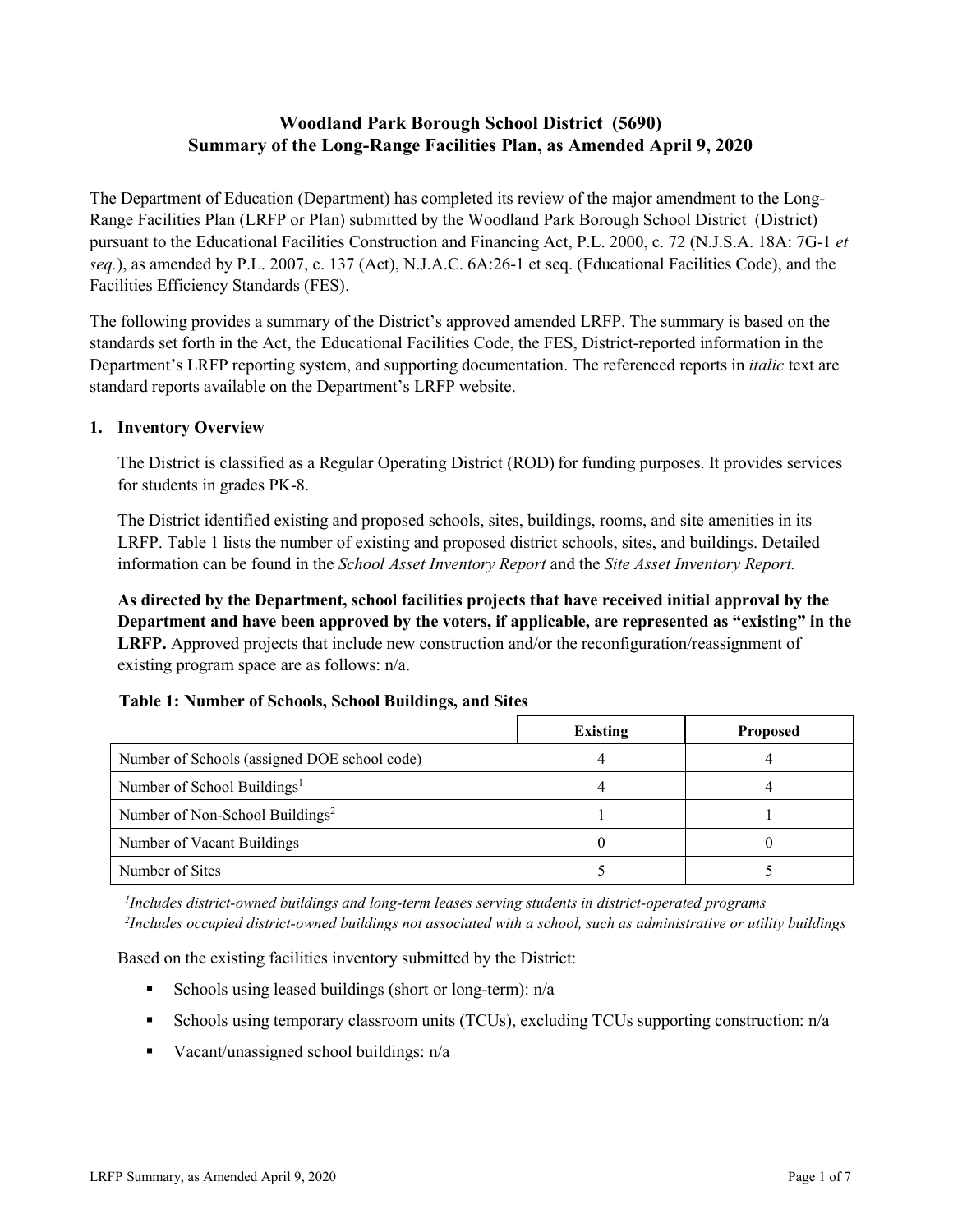**FINDINGS** The Department has determined that the proposed inventory is adequate for approval of the District's LRFP amendment. However, the LRFP determination does not imply approval of an individual school facilities project listed within the LRFP; the District must submit individual project applications for project approval.

## **2. District Enrollments**

The District determined the number of students, or "proposed enrollments," to be accommodated for LRFP planning purposes on a district-wide basis and in each school.

The Department minimally requires the submission of a standard cohort-survival projection using historic enrollment data from the Application for School State Aid (ASSA) or NJ Smart. The cohort-survival method projection method forecasts future students based upon the survival of the existing student population as it moves from grade to grade. A survival ratio of less than 1.00 indicates a loss of students, while a survival ratio of more than 1.00 indicates the class size is increasing. For example, if a survival ratio tracking first to second grade is computed to be 1.05, the grade size is increasing by 5% from one year to the next. The cohort-survival projection methodology works well for communities with stable demographic conditions. Atypical events impacting housing or enrollments, such as an economic downturn that halts new housing construction or the opening of a charter or private school, typically makes a cohort-survival projection less reliable.

### **Proposed enrollments are based on a standard cohort-survival enrollment projection.**

Adequate supporting documentation was submitted to the Department to justify the proposed enrollments. Table 2 provides a comparison of existing and projected enrollments. All totals include special education students.

| <b>Grades</b>                | <b>Existing Enrollments</b><br>2019-20 School Year | <b>District Proposed Enrollments</b><br>2024-25 School Year |
|------------------------------|----------------------------------------------------|-------------------------------------------------------------|
| PK (excl. private providers) | 20                                                 | 104                                                         |
| Grades K-5                   | 718                                                | 705                                                         |
| Grades 6-8                   | 388                                                | 374                                                         |
| Grades 9-12                  |                                                    |                                                             |
| <b>Totals</b>                | 1,126                                              | 1,183                                                       |

### **Table 2: Enrollments**

**FINDINGS** The Department has determined the District's proposed enrollments to be acceptable for approval of the District's LRFP amendment. The Department will require a current enrollment projection at the time an application for a school facilities project is submitted incorporating the District's most recent enrollments in order to verify that the LRFP's planned capacity is appropriate for the updated enrollments.

### **3. District Practices Capacity**

Based on information provided in the room inventories, *District Practices Capacity* was calculated for each school building to determine whether adequate capacity is proposed for the projected enrollments based on district scheduling and class size practices. The capacity totals assume instructional buildings can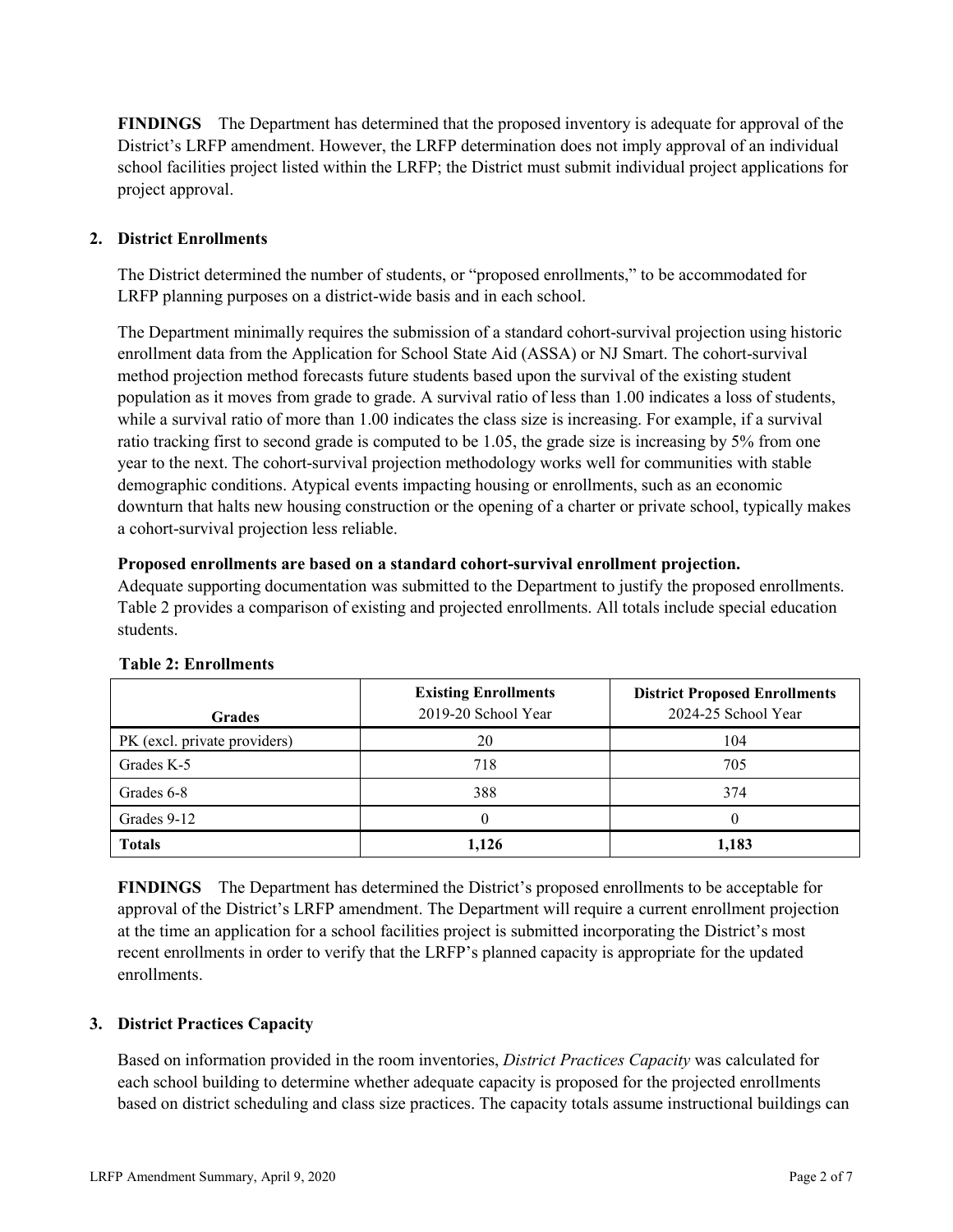be fully utilized regardless of school sending areas, transportation, and other operational issues. The calculations only consider district-owned buildings and long-term leases; short term leases and temporary buildings are excluded. A capacity utilization factor of 90% for classrooms serving grades K-8 and 85% for classrooms serving grades 9-12 is applied in accordance with the FES. No capacity utilization factor is applied to preschool classrooms.

In certain cases, districts may achieve adequate District Practices Capacity to accommodate enrollments but provide inadequate square feet per student in accordance with the FES, resulting in educational adequacy issues and "Unhoused Students." Unhoused students are considered in the "Functional Capacity" calculations used to determine potential State support for school facilities projects and are analyzed in Section 4.

Table 3 provides a summary of proposed enrollments and existing and proposed District-wide capacities. Detailed information can be found in the LRFP website reports titled *FES and District Practices Capacity Report, Existing Rooms Inventory Report, and Proposed Rooms Inventory Report.*

| <b>Grades</b>     | <b>Proposed</b><br><b>Enrollments</b> | <b>Existing</b><br><b>District</b><br><b>Practices</b><br>Capacity | <b>Existing</b><br>Deviation* | <b>Proposed</b><br><b>District</b><br><b>Practices</b><br>Capacity | <b>Proposed</b><br>Deviation* |
|-------------------|---------------------------------------|--------------------------------------------------------------------|-------------------------------|--------------------------------------------------------------------|-------------------------------|
| Elementary (PK-5) | 809                                   | 832.15                                                             | 23.15                         | 832.15                                                             | 23.15                         |
| Middle $(6-8)$    | 374                                   | 374.80                                                             | 0.80                          | 374.80                                                             | 0.80                          |
| High $(9-12)$     | $\theta$                              | 0.00                                                               | 0.00                          | 0.00                                                               | 0.00                          |
| <b>Totals</b>     | 1,183                                 | 1,206.95                                                           | 23.95                         | 1,206.95                                                           | 23.95                         |

**Table 3: District Practices Capacity Analysis**

*\* Positive numbers signify surplus capacity; negative numbers signify inadequate capacity. Negative values for District Practices capacity are acceptable for approval if proposed enrollments do not exceed 100% capacity utilization.*

Considerations:

- **Based on the proposed enrollments and existing room inventories, the District is projected to have** inadequate capacity for the following grade groups, assuming all school buildings can be fully utilized: n/a
- Adequate justification has been provided by the District if the proposed capacity for a school significantly deviates from the proposed enrollments. Generally, surplus capacity is acceptable for LRFP approval if additional capacity is not proposed through new construction.

**FINDINGS**The Department has determined that proposed District capacity, in accordance with the proposed enrollments, is adequate for approval of the District's LRFP amendment. The Department will require a current enrollment projection at the time an application for a school facilities project is submitted, incorporating the District's most recent Fall Enrollment Report, in order to verify that the LRFP's planned capacity meets the District's updated enrollments.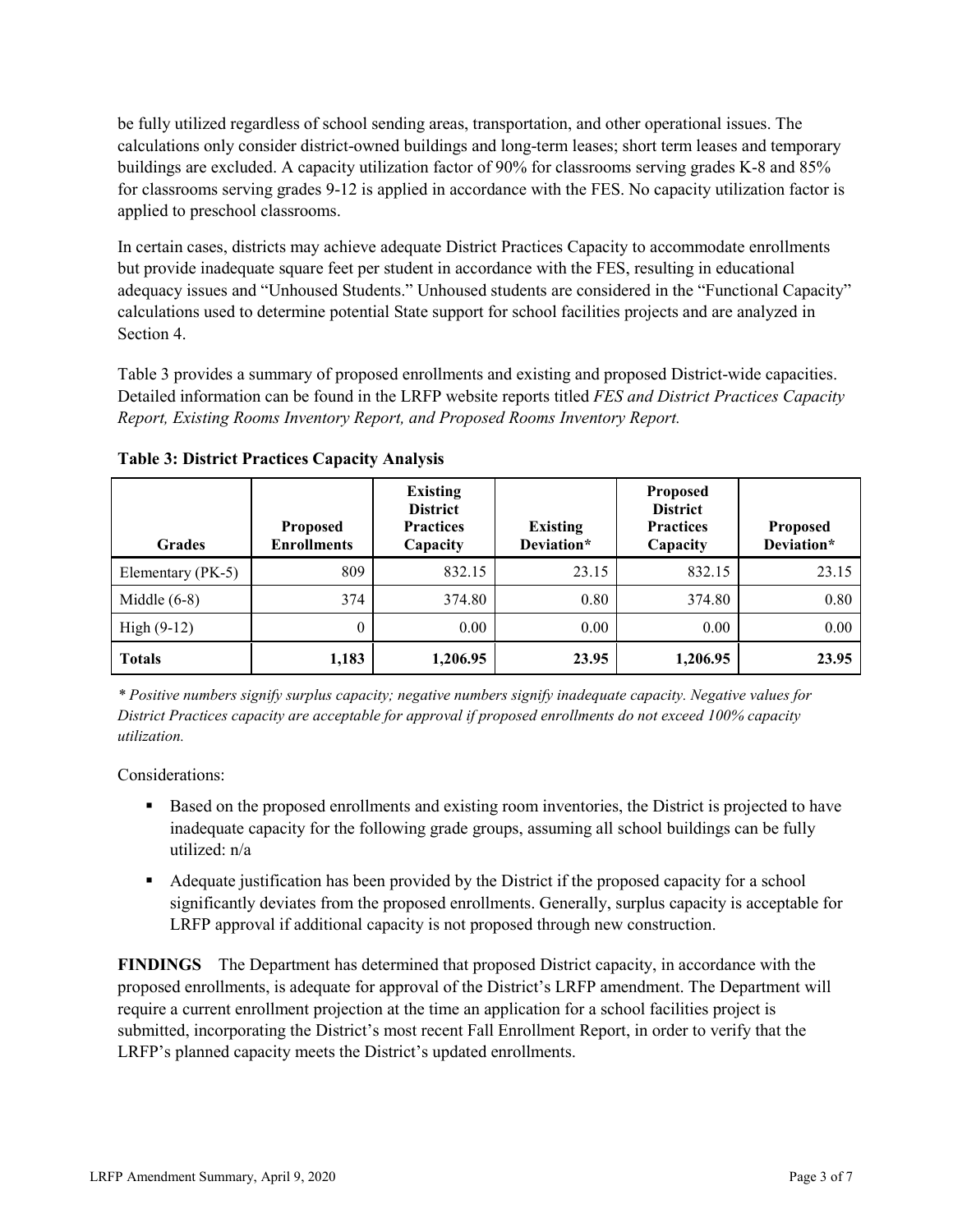### **4. New Construction Funding Eligibility**

*Functional Capacity* was calculated and compared to the proposed enrollments to provide a **preliminary estimate** of Unhoused Students and new construction funding eligibility. **Final determinations will be made at the time of project application approvals.**

*Functional Capacity* is the adjusted gross square footage of a school building *(total gross square feet minus excluded space)* divided by the minimum area allowance per full-time equivalent student for the grade level contained therein. *Unhoused Students* is the number of students projected to be enrolled in the District that exceeds the Functional Capacity of the District's schools pursuant to N.J.A.C. 6A:26-2.2(c). *Excluded Square Feet* includes (1) square footage exceeding the FES for any pre-kindergarten, kindergarten, general education, or self-contained special education classroom; (2) grossing factor square footage *(corridors, stairs, mechanical rooms, etc.)* that exceeds the FES allowance, and (3) square feet proposed to be demolished or discontinued from use. Excluded square feet may be revised during the review process for individual school facilities projects.

Table 4 provides a preliminary assessment of the Functional Capacity, Unhoused Students, and Estimated Maximum Approved Area for Unhoused Students for each FES grade group. The calculations exclude temporary facilities and short-term leased buildings. School buildings proposed for whole or partial demolition or reassignment to a non-school use are excluded from the calculations pending project application review. If a building is proposed to be reassigned to a different school, the square footage is applied to the proposed grades after reassignment. Buildings that are not assigned to a school are excluded from the calculations. In addition, only preschool students eligible for state funding (former ECPA students) are included. Detailed information concerning the calculations can be found in the *Functional Capacity and Unhoused Students Report* and the *Excluded Square Footage Report.*

|                                                | <b>PK/K-5</b> | $6 - 8$  | $9 - 12$ | <b>Total</b> |
|------------------------------------------------|---------------|----------|----------|--------------|
| PK Eligible Students/K-12 Proposed Enrollments | 809           | 374      | $\theta$ |              |
| FES Area Allowance (SF/student)                | 125.00        | 134.00   | 151.00   |              |
| <b>Prior to Completion of Proposed Work:</b>   |               |          |          |              |
| <b>Existing Gross Square Feet</b>              | 67,000        | 52,276   | $\theta$ | 119,276      |
| Adjusted Gross Square Feet                     | 65,818        | 50,861   | $\theta$ | 116,679      |
| <b>Adjusted Functional Capacity</b>            | 526.55        | 379.56   | 0.00     |              |
| Unhoused Students                              | 189.45        | 0.00     | 0.00     |              |
| Est. Max. Area for Unhoused Students           | 23,681.60     | 0.00     | 0.00     |              |
| <b>After Completion of Proposed Work:</b>      |               |          |          |              |
| Gross Square Feet                              | 67,000        | 52,276   | $\theta$ | 119,276      |
| New Gross Square Feet                          | $\theta$      | $\theta$ | $\theta$ | $\theta$     |
| Adjusted Gross Square Feet                     | 65,818        | 50,861   | $\Omega$ | 116,679      |
| Functional Capacity                            | 526.55        | 379.56   | 0.00     |              |
| Unhoused Students after Construction           | 189.45        | 0.00     | 0.00     |              |
| Est. Max. Area Remaining                       | 23,681.60     | 0.00     | 0.00     |              |

**Table 4: Estimated Maximum Approved Area for Unhoused Students**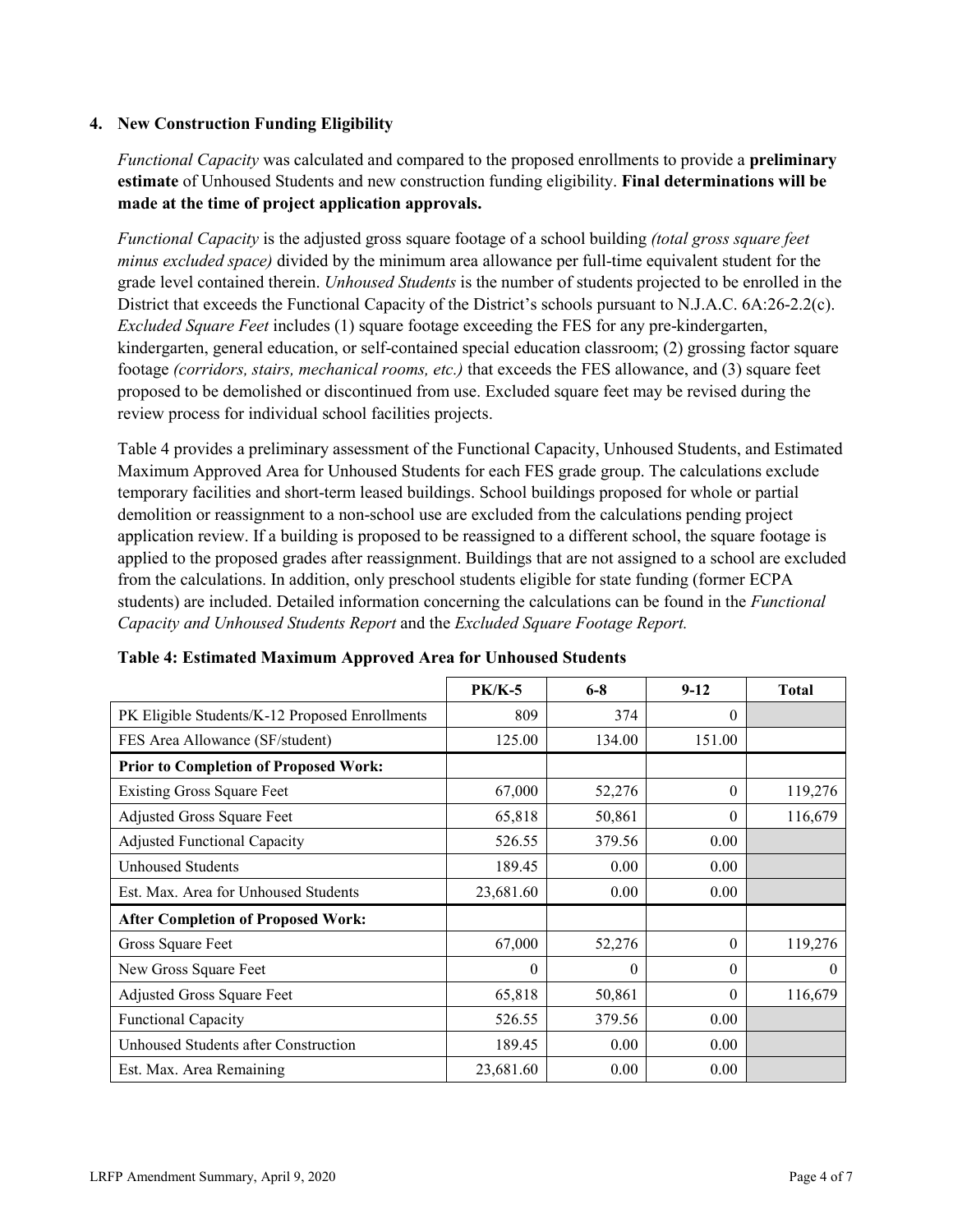Facilities used for non-instructional or non-educational purposes are ineligible for State support under the Act. However, projects for such facilities shall be reviewed by the Department to determine whether they are consistent with the District's LRFP and whether the facility, if it is to house students (full or part time) conforms to educational adequacy requirements. These projects shall conform to all applicable statutes and regulations.

Estimated costs represented in the LRFP by the District are for capital planning purposes only. The estimates are not intended to represent preliminary eligible costs or final eligible costs of approved school facilities projects.

Considerations:

- The District does not have approved projects pending completion, as noted in Section 1, that impact the Functional Capacity calculations.
- The Functional Capacity calculations *exclude* square feet proposed for demolition or discontinuation for the following FES grade groups and school buildings pending a feasibility study and project review: n/a.
- Based on the preliminary assessment, the District has Unhoused Students prior to the completion of proposed work for the following FES grade groups: PK-5.
- New construction is proposed for the following FES grade groups:  $n/a$ .
- **Proposed new construction exceeds the estimated maximum area allowance for Unhoused** Students prior to the completion of the proposed work for the following grade groups:  $n/a$ .
- The District, based on the preliminary LRFP assessment, will have Unhoused Students after completion of the proposed LRFP work. If the District is projected to have Unhoused Students, adequate justification has been provided to confirm educational adequacy in accordance with Section 6 of this determination.

**FINDINGS** Functional Capacity and Unhoused Students calculated in the LRFP are preliminary estimates. Preliminary Eligible Costs (PEC) and Final Eligible Costs (FEC) will be included in the review process for specific school facilities projects. A feasibility study undertaken by the District is required if building demolition or replacement is proposed per N.J.A.C. 6A:26-2.3(b)(10).

## **5. Proposed Work**

The District assessed program space, capacity, and physical plant deficiencies to determine corrective actions. Capital maintenance, or *"system actions,"* address physical plant deficiencies due to operational, building code, and /or life cycle issues. Inventory changes, or *"inventory actions,*" add, alter, or eliminate sites, site amenities, buildings, and/or rooms.

The Act (N.J.S.A. 18A:7G-7b) provides that all school facilities shall be deemed suitable for rehabilitation unless a pre-construction evaluation undertaken by the District demonstrates to the satisfaction of the Commissioner that the structure might pose a risk to the safety of the occupants even after rehabilitation or that rehabilitation is not cost-effective. Pursuant to N.J.A.C. 6A:26-2.3(b)(10), the Commissioner may identify school facilities for which new construction is proposed in lieu of rehabilitation for which it appears from the information presented that new construction is justified, provided, however, that for such school facilities so identified, the District must submit a feasibility study as part of the application for the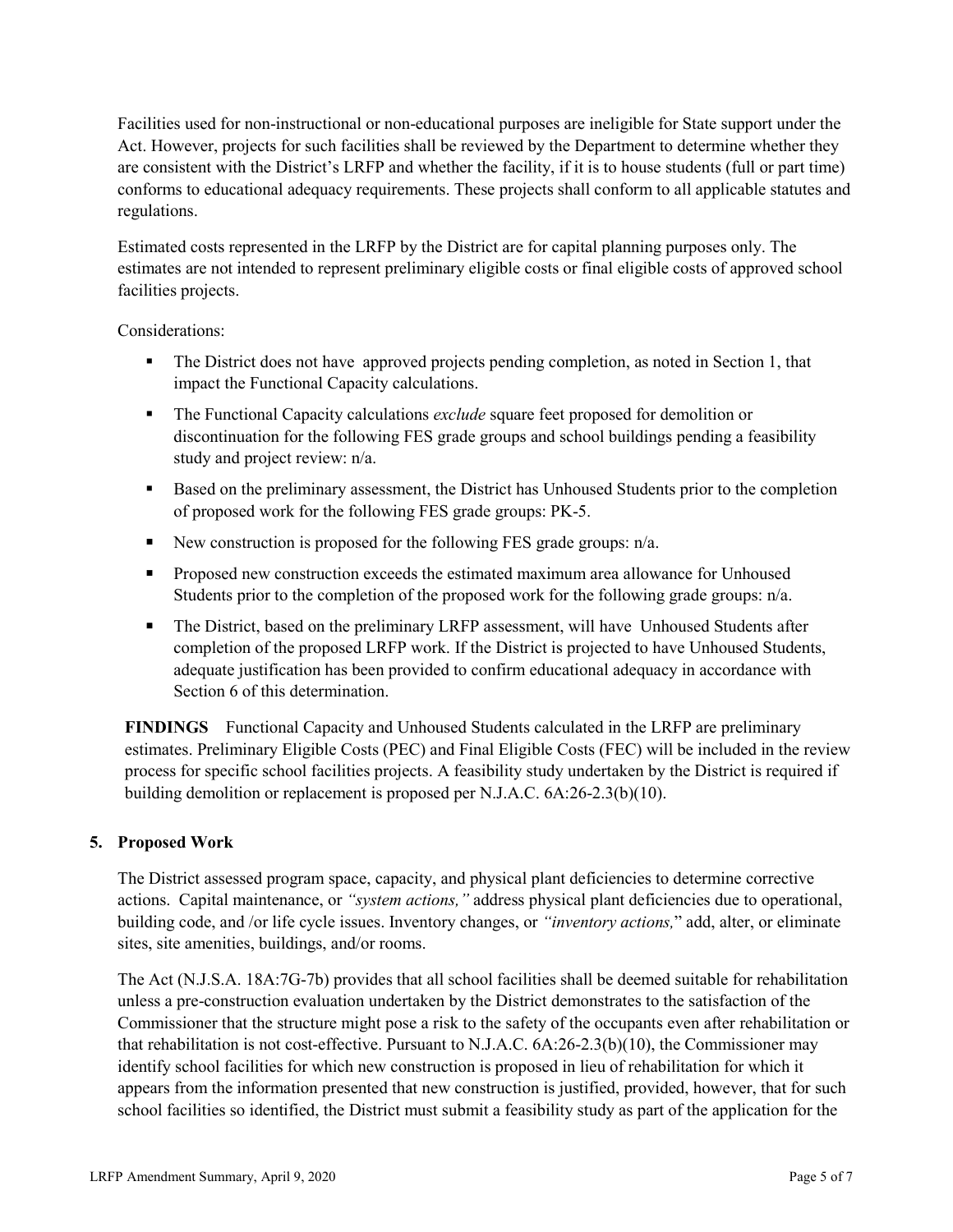specific school facilities project. The cost of each proposed building replacement is compared to the cost of additions or rehabilitation required to eliminate health and safety deficiencies and to achieve the District's programmatic model.

Table 5 lists the scope of work proposed for each school based on the building(s) serving their student population. Proposed inventory changes are described in the LRFP website reports titled *"School Asset Inventory Report and "Proposed Room Inventory Report."* Information concerning proposed systems work, or capital maintenance can be found in the "LRFP Systems Actions Summary Report".

With the completion of the proposed work, the following schools are proposed to be eliminated: n/a; the following schools are proposed to be added: n/a.

| <b>Proposed Scope of Work</b>                                                                  | <b>Applicable Schools</b>     |  |  |
|------------------------------------------------------------------------------------------------|-------------------------------|--|--|
| Renovation only (no new construction)                                                          |                               |  |  |
| System actions only (no inventory actions)                                                     | School No. 1 (050)            |  |  |
|                                                                                                | Beatrice Gilmore School (060) |  |  |
|                                                                                                | Charles Olbon School (065)    |  |  |
|                                                                                                | Memorial School (070)         |  |  |
| Existing inventory actions only (no systems actions)                                           | n/a                           |  |  |
| Systems and inventory changes                                                                  | n/a                           |  |  |
| <b>New construction</b>                                                                        |                               |  |  |
| Building addition only (no systems or existing inventory actions)                              | n/a                           |  |  |
| Renovation and building addition (system, existing inventory,<br>and new construction actions) | n/a                           |  |  |
| New building on existing site                                                                  | n/a                           |  |  |
| New building on new or expanded site                                                           | n/a                           |  |  |
| Site and building disposal (in addition to above scopes)                                       |                               |  |  |
| Partial building demolition                                                                    | n/a                           |  |  |
| Whole building demolition                                                                      | n/a                           |  |  |
| Site and building disposal or discontinuation of use                                           | n/a                           |  |  |

**Table 5. School Building Scope of Work**

**FINDINGS** The Department has determined that the proposed work is adequate for approval of the District's LRFP amendment. However, Department approval of proposed work in the LRFP does not imply the District may proceed with a school facilities project. The District must submit individual project applications with cost estimates for Department project approval. Both school facilities project approval and other capital project review require consistency with the District's approved LRFP.

#### **6. Proposed Room Inventories and the Facilities Efficiency Standards**

The District's proposed school buildings were evaluated to assess general educational adequacy in terms of compliance with the FES area allowance pursuant to N.J.A.C. 6A:26-2.2 and 2.3.

District schools proposed to provide less square feet per student than the FES after the completion of proposed work as indicated in Table 5 are as follows: Beatrice Gilmore and Charles Olbon Schools